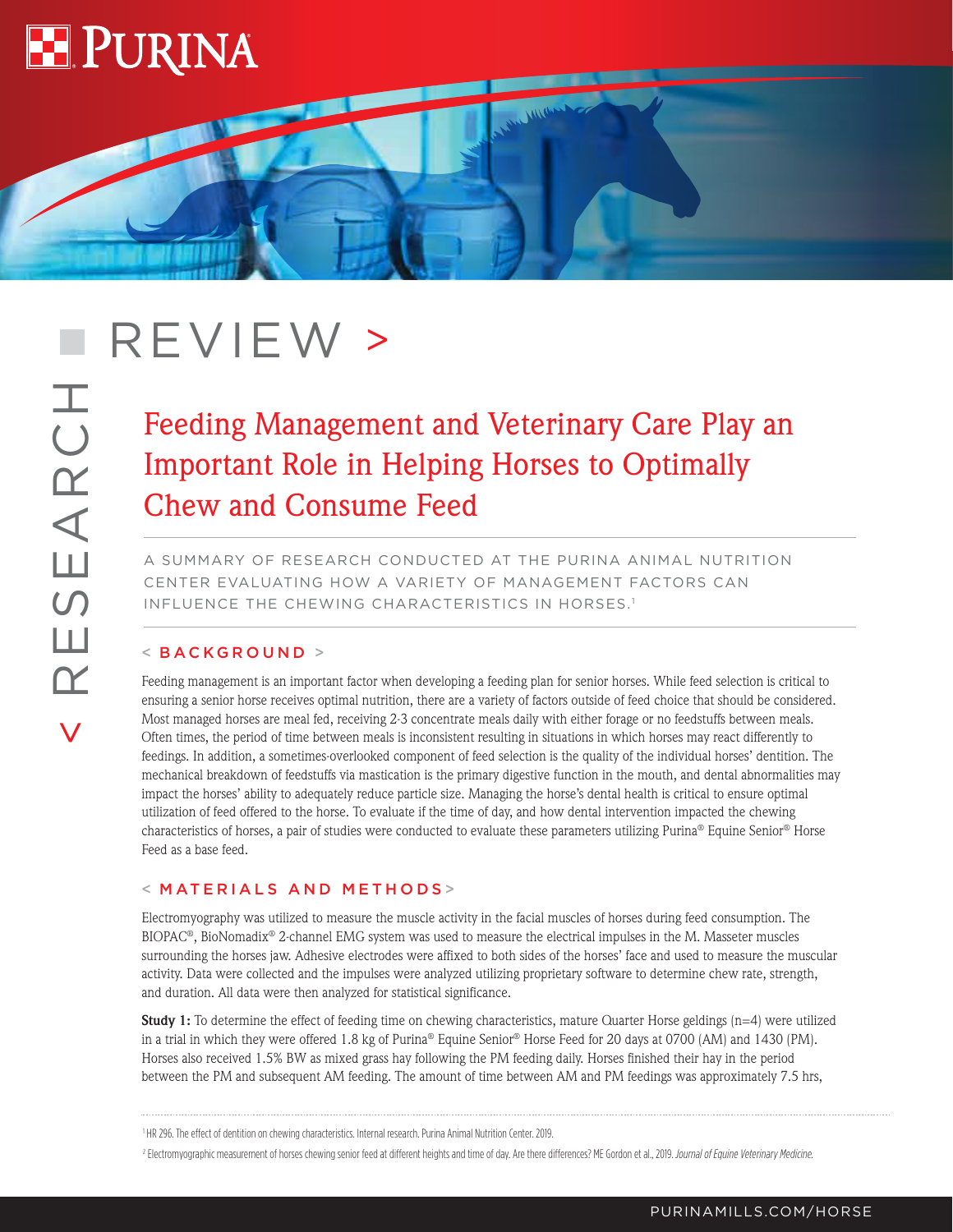while the time between PM and AM feedings was approximately 16.5 hrs. Data were collected at all feedings and analyzed for differences in AM vs. PM feedings.

**Study 2:** To evaluate the effect of dentition on chewing characteristics, mature Quarter horses  $(n=4)$  and Thoroughbreds  $(n=4)$ with an average age of 17.2 years were utilized in a cross-over trial. Prior to the start of the trial, all horses were examined by a veterinarian and assigned a dental score based on the quality of dentition. No horses utilized on the trial had received any dental intervention for 12 months prior to starting. The trial was separated into pre-dental and post-dental periods consisting of 3 weeks of data collection each. Following the final week of data collection in the pre-dental period, all horses underwent a dental floating by a veterinarian. The average dental score of horses during the pre-dental period was 3.13 indicating the presence of dental abnormalities such as malocclusions and sharp points. Following the mid-point floating, dental scores improved to an average of 2.0 indicating that malocclusions had been resolved and few sharp points were present. During each period, 5 dietary treatments (long stem hay, chopped hay, 75% Purina® Equine Senior® Horse Feed with 25% added chopped hay, soaked Purina® Equine Senior®, and dry Purina® Equine Senior®) were evaluated for 5 consecutive feedings each.

#### $<$  RESULTS  $>$

All data are presented as means  $\pm$  SEM. During the AM feedings, horses had stronger and longer chews, and a higher maximum amplitude during chewing, compared to the PM feeding **(Figure 1;** P<0.05**)**. Further, horses had a faster chew rate during the AM feeding compared to the PM feeding **(Figure 2;** *P<0.05***)**. Chew length was longer for horses pre-dental (0.251 sec) vs. post-dental **(Figure 3;** 0.235 sec; *P<0.05***)**. Chew strength was stronger pre-dental (0.04 mV/sec) vs. post dental **(Figure 4;** 0.03 mV/sec; *P<0.05***)**. Horses pre-dental had a higher maximum amplitude of chews pre-dental (0.275 mV) vs. post-dental (**Figure 5;** 0.235 mV; *P<0.05***)**. Chew rate was lower pre-dental (1.46 chews/sec) vs. post-dental **(Figure 6;** 1.54 chews/sec *P<0.05***)**. Dietary treatment impacted chewing characteristics, however, no interactions existed between individual feedstuffs and chewing characteristics pre- and post-dental.

#### < C O NCLUSIONS AND IMPLICATIONS >

Feeding management is a critical factor to ensure that senior horses consume their feeds appropriately. Data from this study indicates that the time of day can impact the chewing characteristics for horses. It is possible that the longer duration between PM and AM feedings, vs. the shorter period of time between AM and PM feedings was responsible for the differences observed. Horses may have been more hungry at the AM feeding or were possibly anticipating their meal at this time. Dentition played a role in chewing characteristics as well. Horses with aberrant dentition had a more difficult time chewing their daily feed compared to the same horses following a proper dental floating. More research is necessary to understand how chewing characteristics impact saliva production and overall feed consumption in horses, but these data indicate that feeding management should not be overlooked in senior horses.